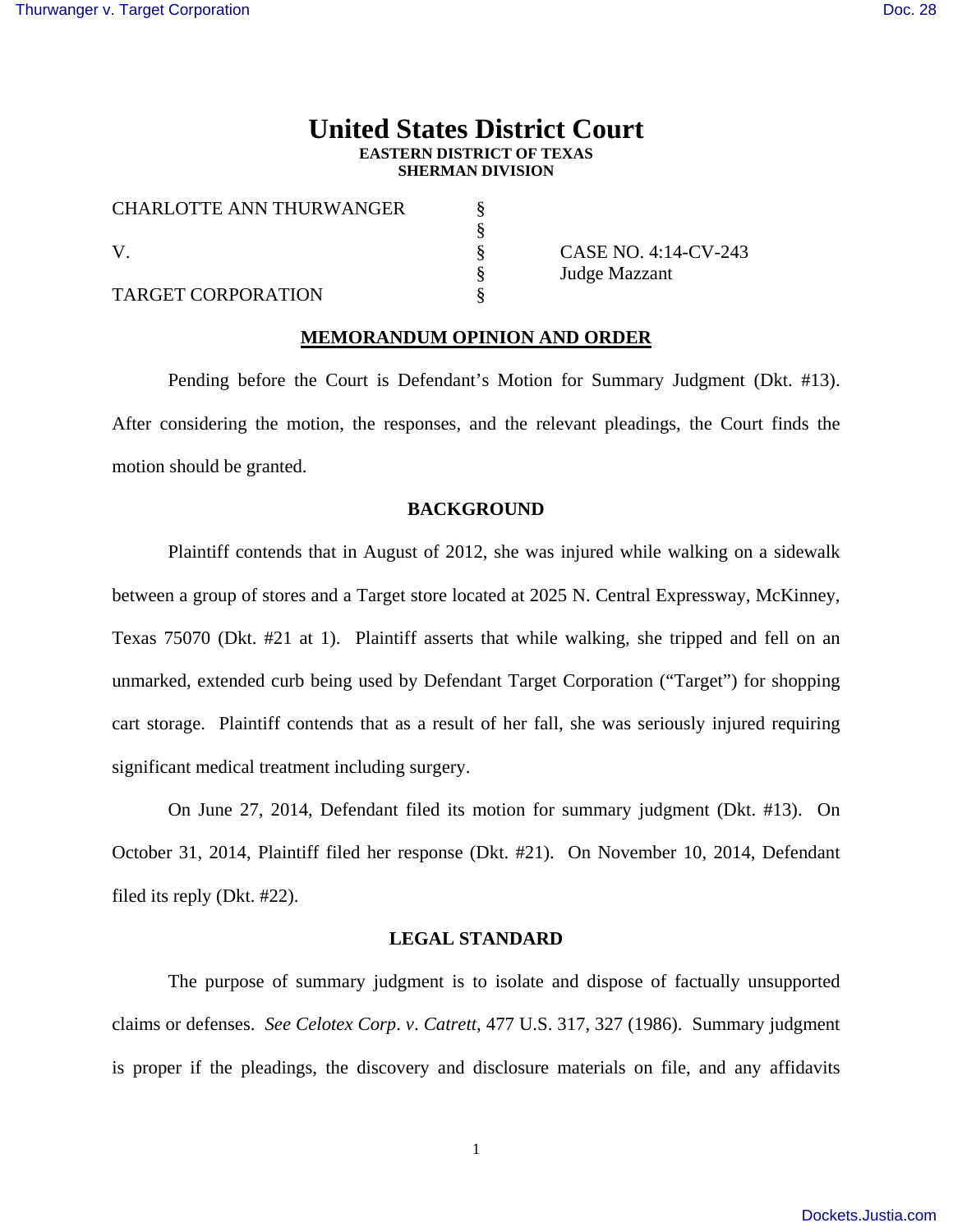"[show] that there is no genuine issue as to any material fact and that the movant is entitled to judgment as a matter of law." FED. R. CIV. P. 56(a). A dispute about a material fact is genuine "if the evidence is such that a reasonable jury could return a verdict for the nonmoving party." *Anderson v*. *Liberty Lobby, Inc.*, 477 U.S. 242, 248 (1986). The trial court must resolve all reasonable doubts in favor of the party opposing the motion for summary judgment. *Casey Enters., Inc. v. Am. Hardware Mut. Ins. Co.*, 655 F.2d 598, 602 (5th Cir. 1981) (citations omitted). The substantive law identifies which facts are material. *Anderson,* 477 U.S. at 248. The party moving for summary judgment has the burden to show that there is no genuine issue of material fact and that it is entitled to judgment as a matter of law. *Id.* at 247. If the movant bears the burden of proof on a claim or defense on which it is moving for summary judgment, it must come forward with evidence that establishes "beyond peradventure *all* of the essential elements of the claim or defense." *Fontenot v*. *Upjohn Co*., 780 F.2d 1190, 1194 (5th Cir. 1986). But if the nonmovant bears the burden of proof, the movant may discharge its burden by showing that there is an absence of evidence to support the nonmovant's case. *Celotex*, 477 U.S. at 325; *Byers v*. *Dallas Morning News*, *Inc*., 209 F.3d 419, 424 (5th Cir. 2000). Once the movant has carried its burden, the nonmovant must "respond to the motion for summary judgment by setting forth particular facts indicating there is a genuine issue for trial." *Byers*, 209 F.3d at 424 (citing *Anderson*, 477 U.S. at 248-49). The nonmovant must adduce affirmative evidence. *Anderson*, 477 U.S. at 257. The Court must consider all of the evidence but refrain from making any credibility determinations or weighing the evidence. *See Turner v. Baylor Richardson Med. Ctr.*, 476 F.3d 337, 343 (5th Cir. 2007).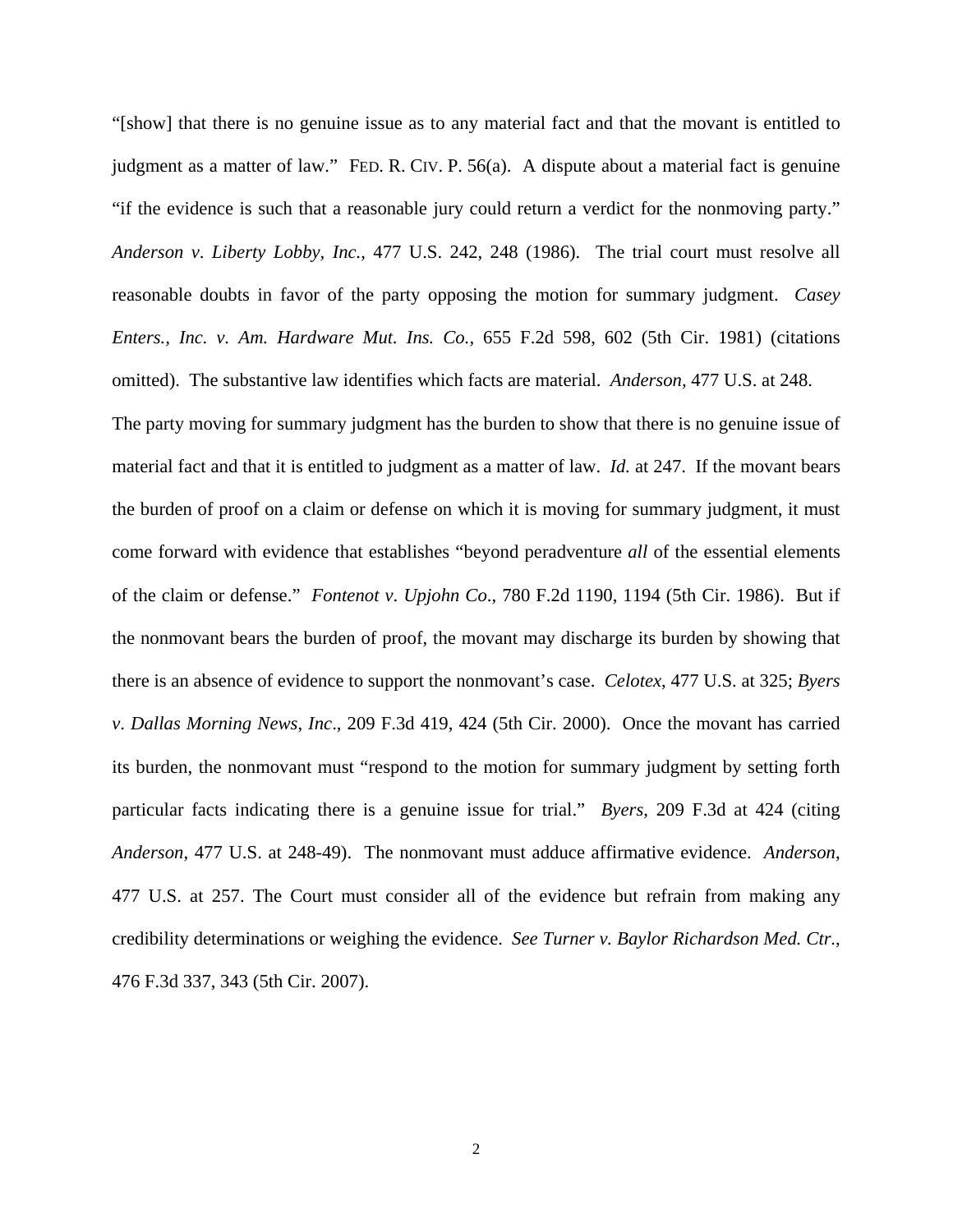# **ANALYSIS<sup>1</sup>**

 Plaintiff asserts a claim for negligence against Defendant Target Corporation. Negligence law and premises liability law are separate and distinct bodies of law in Texas, and the application of one versus the other turns on what caused an injury. *See, e.g., In re Texas Dep't of Transp.*, 218 S.W.3d 74, 77-78 (Tex. 2007); *Timberwalk Apartments, Partners v. Cain*, 972 S.W.2d 749, 753 (Tex. 1998); *Keetch v. Kroger Co.*, 845 S.W.2d 262, 264 (Tex. 1992). To pursue relief for an injury under negligent activity law, an injury must flow from ongoing, contemporaneous activity rather than a condition created by that activity. *Keetch*, 845 S.W.2d at 264. An injury is the contemporaneous result of a negligent activity where the evidence shows that the activity occurred near both the time and location of the injury. *Kroger Co. v. Persley*, 261 S.W.3d 316, 320 (Tex. App.-Houston [1st Dist.] 2008, no pet.). On the other hand, a cause of action rooted in premises liability arises from property conditions that make it unsafe. *In re Texas Dep't*, 218 S.W.3d at 77. Because Plaintiff was allegedly injured by a condition of the premises and not by a contemporaneous activity, Plaintiff's course of recovery against Defendant sounds solely in premises liability. Thus, the Court finds Plaintiff's cause of action for negligence should be dismissed.

 The elements of a cause of action for premises liability include: (1) the existence of a condition of the premises creating an unreasonable risk of harm; (2) that the premises owner/occupier knew, or should have known, of the existence of that condition; (3) that the premises owner/occupier failed to use reasonable care to reduce or eliminate the risk by rectifying or warning of the condition; and (4) that such failure was a proximate cause of the incident and of Plaintiff's injuries. *Keetch*, 845 S.W.2d at 264. Defendant asserts that Plaintiff

 $\overline{\phantom{a}}$ 

<sup>&</sup>lt;sup>1</sup> Defendant objects to exhibits two through seven, and portions of the affidavit of Plaintiff submitted in support of Plaintiff's response to the motion for summary judgment (Dkt. #22 at 1-3). After a review of Defendant's objections, the Court finds they are overruled.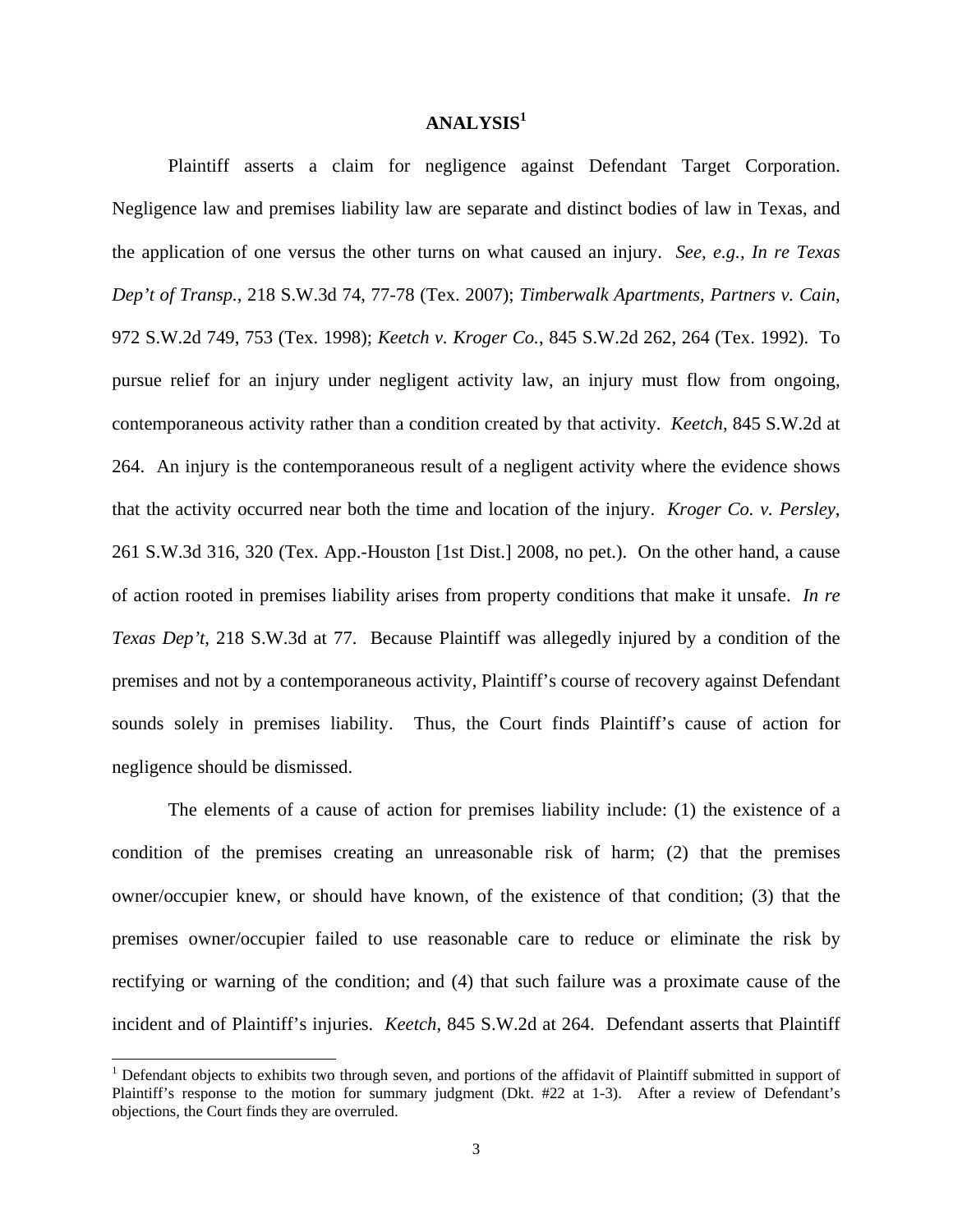has no evidence that the condition of the premises, the unmarked curb, created an unreasonable risk of harm. Defendant also asserts that Plaintiff has no evidence that Defendant knew or should have known of the existence of that condition.

 First, Plaintiff contends that the unmarked, unguarded curb was an unreasonably dangerous condition. Plaintiff asserts that after she tripped and fell on the curb, Target placed a shopping cart over the top of the unmarked, unguarded curb. In addition, Plaintiff asserts that the cart storage areas at other Target locations have been configured in different ways to avoid similar accidents.

A premises possessor, such as Target, owes its invitees, such as Plaintiff, a duty to exercise reasonable care to protect them from dangerous conditions in the store that are known or reasonably discoverable – but the premises possessor is not an insurer of their invitee's safety. *See Wal-Mart Store, Inc. v. Gonzalez*, 968 S.W.2d 934, 936 (Tex. 1998) (citing *McElhenny v. Thielepape*, 285 S.W.2d 940, 941 (Tex. 1956)). "A condition poses an unreasonable risk of harm for premises defect purposes when there is a 'sufficient probability of a harmful event occurring that a reasonably prudent person would have foreseen it or some similar event as likely to happen.'" *Cardner v. Home Depot U.S.A., Inc*., 561 F. Supp. 2d 640, 644 (E.D. Tex. 2006) (citing *CMH Homes v. Daenen*, 15 S.W.3d 97, 99 (Tex. 2000)). Texas law holds that many conditions of a premises may pose a risk of harm, but not necessarily an unreasonable one. For example, [D]irt containing small rocks is not an unreasonably dangerous condition for which a landlord may be held liable as a matter of law." *Johnson Cnty Sheriff's Posse, Inc. v. Endsley*, 926 S.W.2d 284, 287 (Tex. 1996). Similarly, naturally accumulating mud or ice, accumulating without the assistance of unnatural contact, is not a condition posing an unreasonable risk of harm. *M.O. Dental Lab v. Rape*, 139 S.W.3d 671, 676 (Tex. 2004); *Scott and White Memorial*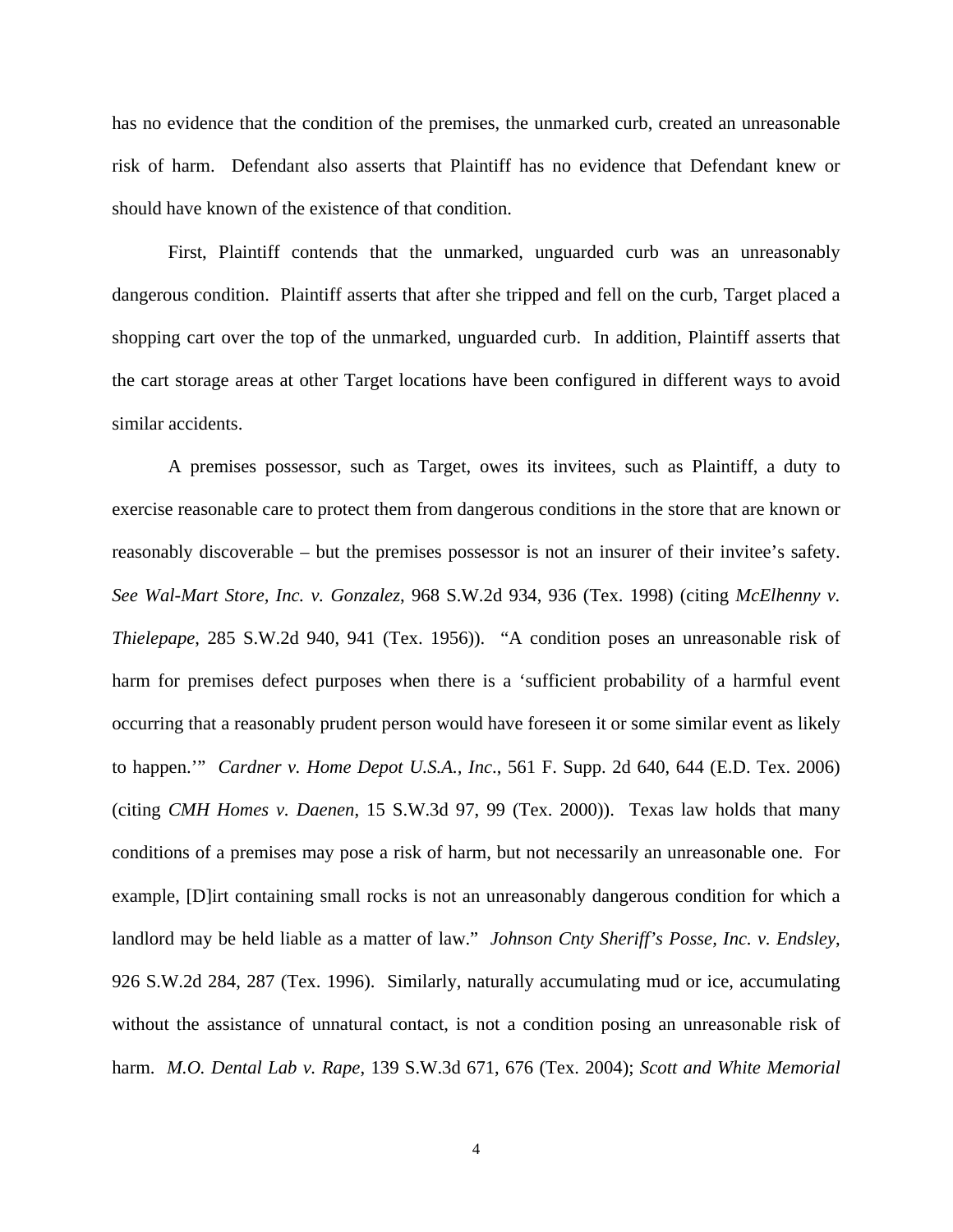*Hospital v. Fair*, 310 S.W.3d 411, 414 (Tex. 2010). This same analysis applies to structures constructed on the premises. In *CMH Homes, Inc. v. Daenen*, the Texas Supreme Court "rejected the argument that stairs were unreasonably dangerous merely because the premises owner knew they would eventually become unstable with use." *Brookshire Grocery Co. v. Taylor*, 222 S.W.3d 406, 407 (Tex. 2006) (citing *CMH Homes*, 15 S.W.3d at 100-101). In so holding, the Texas Supreme Court stated, "[t]here is no evidence that the step and platform unit on which [injury occurred] was a dangerous condition from the inception of its use." *CMH Homes*, 15 S.W.3d at 100-101. In *City of San Antonio v. Rodriguez*, the Texas Supreme Court held that water on the floor of a basketball court could be an unreasonably dangerous condition, but not the leaky roof that would eventually allow water to drip onto the floor if it rained. 931 S.W.2d 535, 536-37 (Tex. 1996). In *H.E. Butt Grocery Co. v. Resendez*, the Texas Supreme Court held that a grocery store's self-service display of loose grapes standing on a non-skid floor and surrounded by mats and warning cones was not an unreasonably dangerous condition; rather, the grape on which the plaintiff slipped was the dangerous condition. 988 S.W.2d 218, 218-19 (Tex. 1999).

 Here, there is no evidence that the curb was set up in such a way that the curb was unreasonably dangerous, or that customers were prone to more accidents around this curb. While Plaintiff's evidence suggests that there were other configurations for shopping cart storage available, this is not evidence that the curb itself was unreasonably dangerous, "since it is almost always the case that something more could have been done to prevent a customer from being struck by an article falling off a shelf or from slipping on the floor. A condition is not unreasonably dangerous simply because it is not foolproof." *Brookshire Grocery*, 222 S.W.3d at 408. Further, "[e]vidence that an owner or occupier knew of a safer, feasible alternative design,